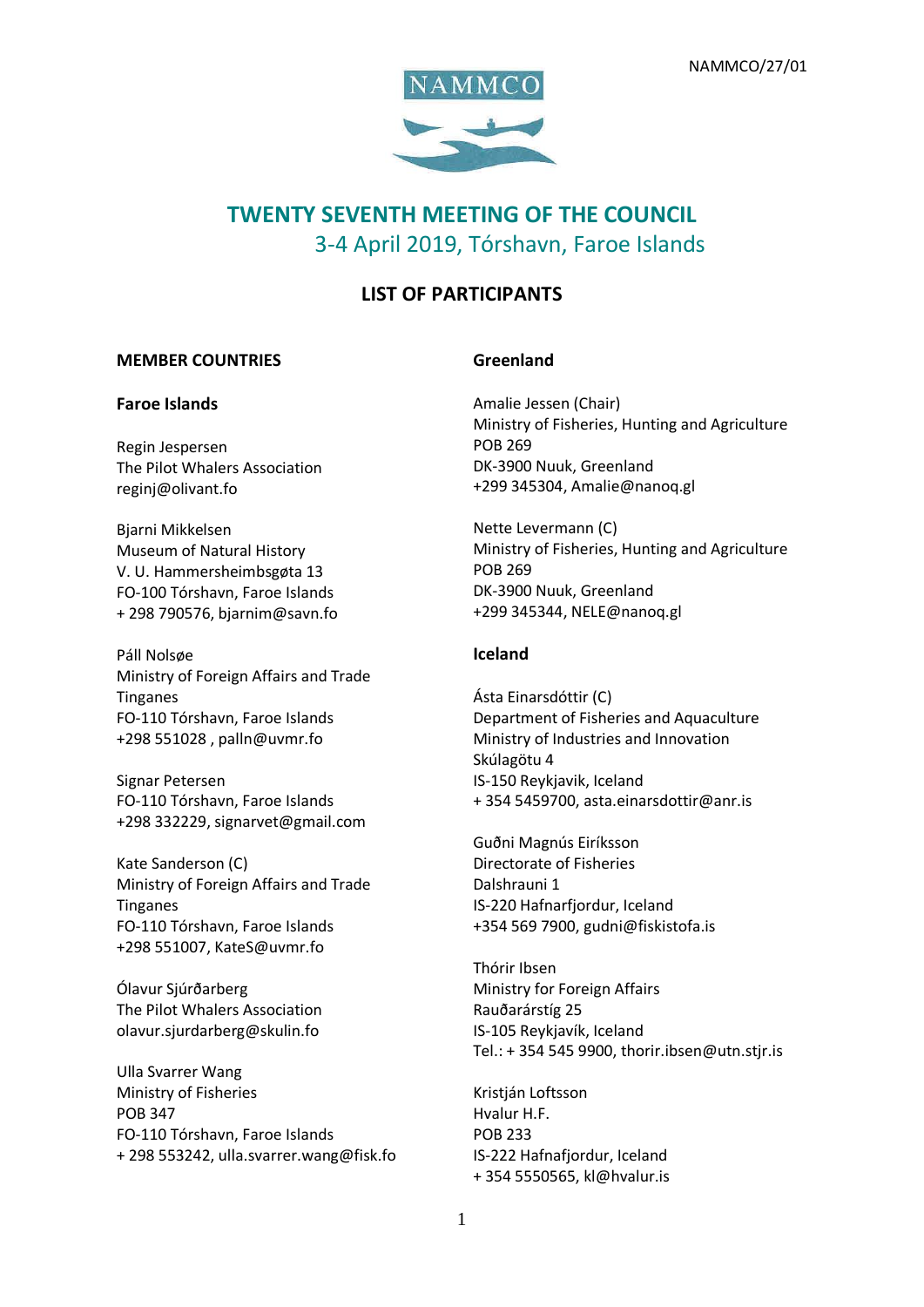Pétur G. Thorsteinsson Ministry of Foreign Affairs, Iceland [pgt@mfa.is](mailto:pgt@mfa.is) / [petur.g.thorsteinsson@utn.stjr.is](mailto:petur.g.thorsteinsson@utn.stjr.is) [+298 30 81 01](tel:+298%2030%2081%2001) / [+354 545 7481](tel:+354%20545%207481) [+298 73 81 01](tel:+298%2073%2081%2001) / [+354 859 5555](tel:+354%20859%205555)

Gísli Víkingsson Marine Research Institute POB 1390 IS-121 Reykjavík, Iceland +354 5752000, [gisli.vikingsson@hafogvatn.is](mailto:gisli.vikingsson@hafogvatn.is)

#### **Norway**

Alessandro Astroza Ministry of Trade, Industry and Fisheries POB 8118 Dep NO-0032 Oslo, Norway +47 22 2464 63, ata@nfd.dep.no

Arne Bjørge Institute of Marine Research University of Oslo NO-0316 Oslo, Norway +47 91314810, [arne.bjoerge@hi.no](mailto:arne.bjoerge@hi.no)

Guro Gjelsvik Directorate of Fisheries POB 185 Sentrum NO-5804 Bergen, Norway +47 90063839, guro.gjelsvik@fiskeridir.no

Steinar Lindberg Section for the High North, Polar Affairs and Resources Ministry of Foreign Affairs, Norway POB 8114 Dep. NO-0032 OSLO +47 23951114, steinar.lindberg@mfa.no

Bjørn Midthun Section for the High North, Polar Affairs and Resources Ministry of Foreign Affairs, Norway POB 8114 Dep. NO-0032 OSLO +47 90 60 04 10, [bmi@mfa.no](mailto:bmi@mfa.no)

Kathrine A. Ryeng Institute of Marine Research POB 6404 NO-9294 Tromsø, Norway +47 91315292[, kathrine.ryeng@imr.no](mailto:kathrine.ryeng@imr.no)

Truls Soløy Norwegian Whalers Union Soløya NO-8380 Ramberg, Norway +47 97776790[, trul-so@online.no](mailto:trul-so@online.no)

Ole-David Stenseth (C) Ministry of Trade, Industry and Fisheries POB 8118 Dep NO-0032 Oslo, Norway + 47 92497825, [ods@nfd.dep.no](mailto:ods@nfd.dep.no)

Hild Ynnesdal Directorate of Fisheries POB 185 Sentrum NO-5804 Bergen, Norway + 47 46804937, hild.ynnesdal@fiskeridir.no

## **SCIENTIFIC COMMITTEE**

Tore Haug Institute of Marine Research POB 6404 NO-9294 Tromsø, Norway +47 95284296[, tore.haug@imr.no](mailto:tore.haug@imr.no)

## **OBSERVER GOVERNMENTS**

#### **Canada**

Seth Reinhart Fisheries and Oceans Canada 200 Kent St. CA-Ottawa, ON, K1A 0E6, Canada +1 6139937968, seth.reinhart@dfo-mpo.gc.ca

#### **Denmark**

Natascha Hassan Johns Ministry of Foreign Affairs Asiatisk Plads 2 DK-1448 Copenhagen K, Denmark +45 33921357, natjo[h@um.dk](mailto:peteli@um.dk)